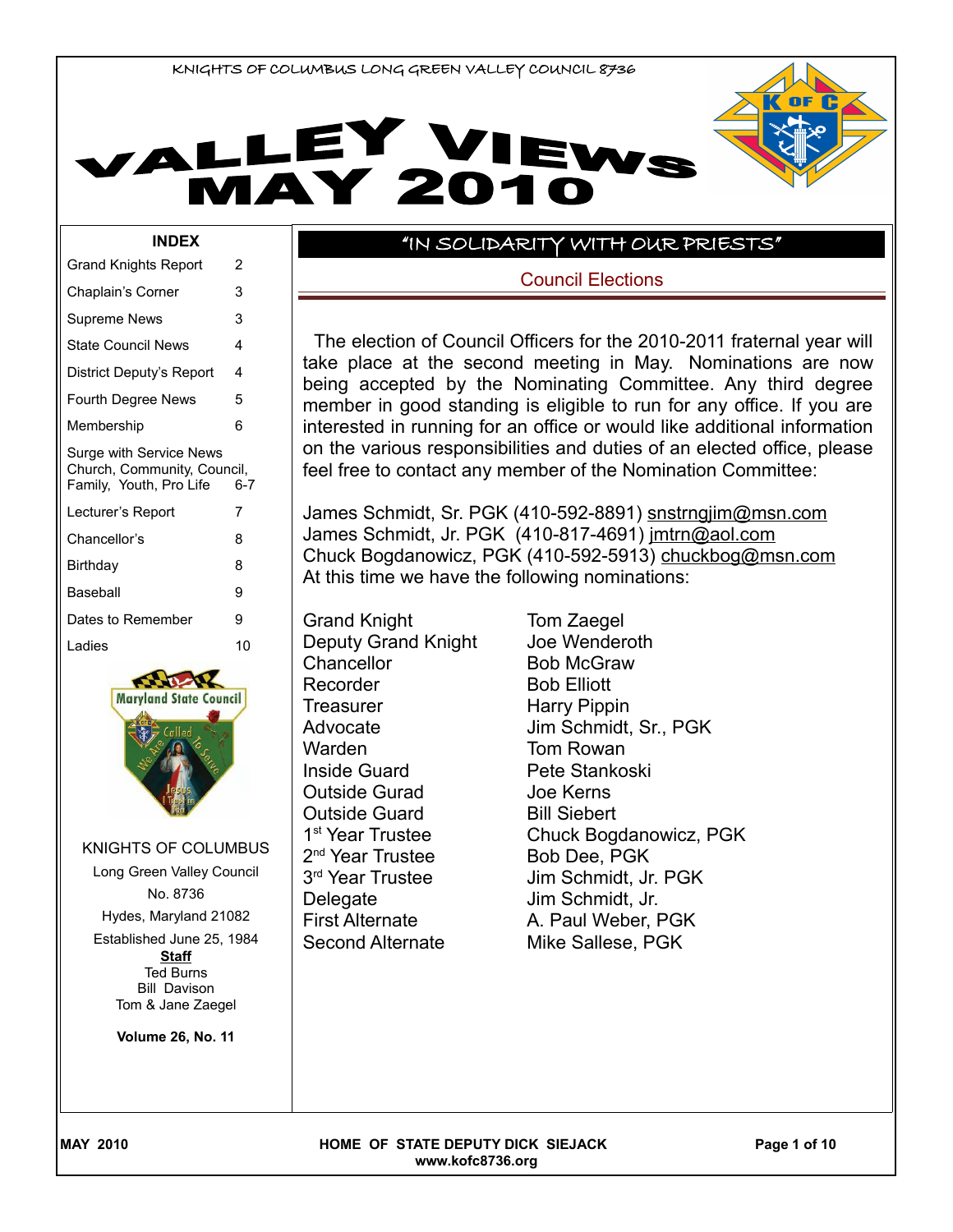# **GRAND KNIGHTS REPORT**

Dear Brothers,

We have just completed one of the best weeks in our Council's 25 years of existence. I hope that all who participated throughout the week had a great time. I am especially grateful to Paul Weber, the rest of our committee and those who pitched in to help along the way. It was also great to have the participation of Father Leo, Msgr. Jack, Father Willie and Father Foley. In addition, we are very pleased that our State Deputy, Dick Siejack, and Pat were able to share in the events throughout the entire week. To those who were unable to participate, we missed you and wish you had been there to share in the fun, festivities and newest memories.

The next major event for us is the State Convention in Ocean City. Good luck to Brother Mike Sallese as he seeks election to the State Warden position. He is a worthy candidate and we will do our best to support our Council Brother. In addition, there will be the usual festivities. Joe Wenderoth, Jim Schmidt Sr. and Jr. are leading the hospitality suite activities for District 1 and the "Lost in the 50's" theme should provide a lot of fun for everyone.

I am elated with the outstanding response to the call for new membership initiatives. We voted on 4 new candidates at the April  $27<sup>th</sup>$  meeting. When these members take their degree on June 8 at our Council Home, we will meet our Fraternal Year new member quota, and will qualify for Star Council. We have exceeded our Insurance quota as well. In addition, we have about 4 more candidates awaiting the interview process, and will do our best to get them into the fold this fraternal year as well. Thanks to all who sponsored and helped with the interviews. The momentum has significantly increased, and I hope all Council Members will help and support this critical initiative to strengthen our council.

I hope that all of the local families in our council will actively support the St. John the Evangelist Spring Fling on May 6 -8. It is a great opportunity for us to share the spirit and enthusiasm of the Knights with our extended parish family. And while having fun and enjoying the food and festivities, we should also seek new members for the Council and Knights Ladies Auxiliary.

I hope to see many of you at the  $5<sup>th</sup>$  Sunday dinner being planned by our Church Director, Randy Keiser. This will be another fun event for us to gather and share special time with one another. Randy is looking for your feedback real soon so that he can solidify the plans, provide details, and make reservations.

As we enter into the Month dedicated to Mary our Queen and Special Mother, I want to send special thanks and love to all the Mothers of our Council Families, Knight's Ladies, and Parish Community. And please continue to pray to Mary to help and guide us and inspire our youth to Priest and Religious Vocations.

And may we always remember to stay faithful and be grateful.

Tom Zagel, Grand Knight

MAY 2010 **MAY 2010 HOME OF STATE DEPUTY DICK SIEJACK Page 2 of 10 www.kofc8736.org**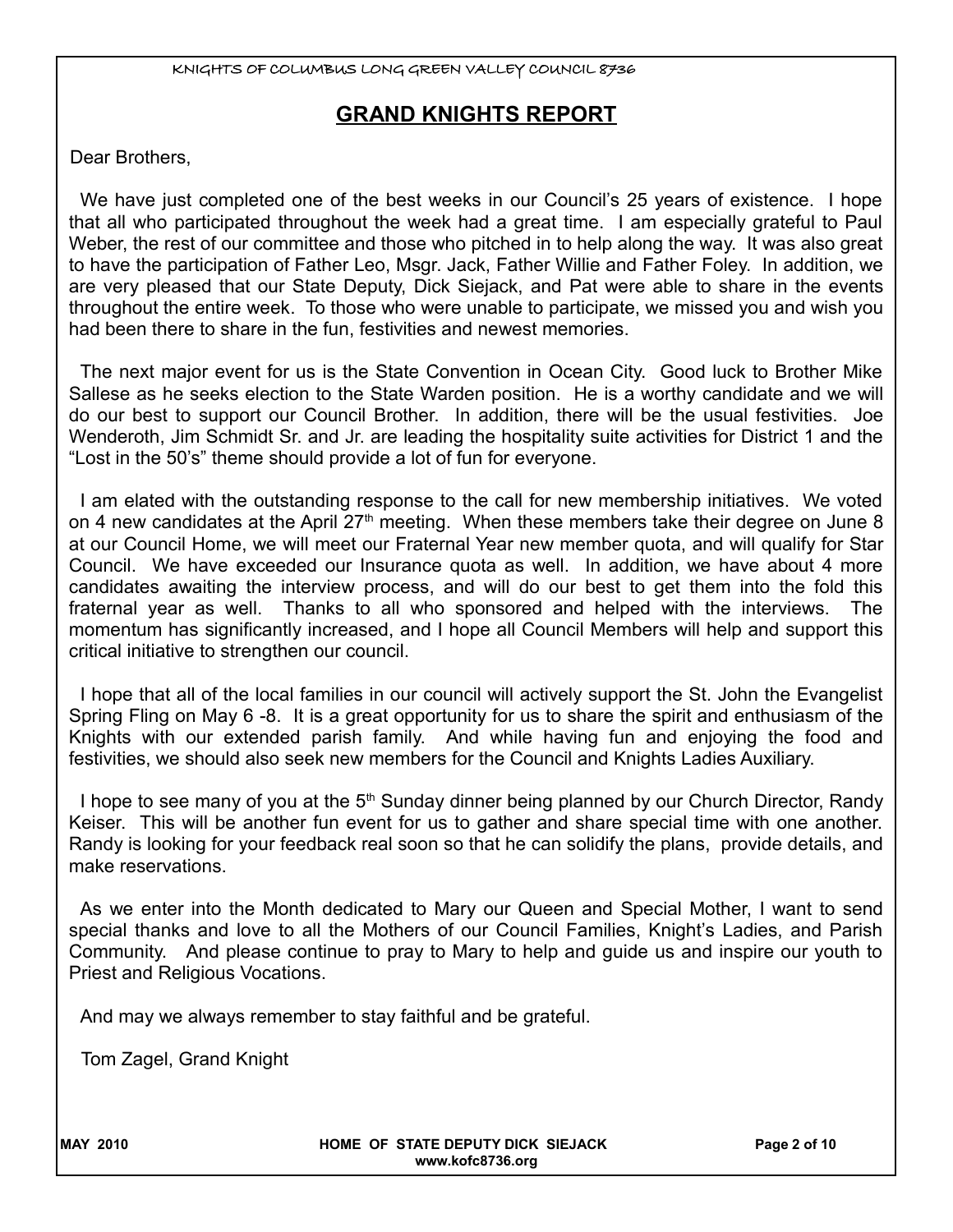# **CHAPLAIN'S REPORT**

**Fr. Willie Franken; 410-592-6206; [WFranken@archbalt.org](mailto:WFranken@archbalt.org)**

Dear Brother Knights,

Happy Spring to all of you. As we continue to celebrate the Easter season, and the resurrection of the Lord, Jesus offers us many gifts to guide us on our journey of faith. May celebrates Mary, our Mother, the example of prayer, the power of the Holy Spirit, the revelation of God's unity in the Trinity, and the gift of the Eucharist. These marvelous gifts of our faith unite us to God and one another, preparing us for the great commission to which we are called.

This month, may we celebrate the gifts of the Eucharist, and each other as part of the Church. May we pray to Mary, our Mother, to inspire and protect us, our Holy Father, and our country.

Fr. Willie

# **SUPREME COUNCIL NEWS**

## **College Council celebrates 100th Anniversary**

Notre Dame Council 1477, the Order's first college council, commemorated its centennial Monday, April 12, with a Mass, dinner and lecture at the university's campus in South Bend, Ind.

The celebration began with an evening Mass at the Basilica of the Sacred Heart. A dinner followed, featuring the Notre Dame Knights' signature steak sandwiches, annual sales of which generate about \$60,000 for charity each year. Supreme Knight Carl A. Anderson then presented a lecture, titled "Faith, Hope and Charity: Pope Benedict's Prescription for Catholic Living," with more than 100 students and representatives of the university in attendance.

The charter for Council 1477 was issued April 22, 1910, thanks to a group of students and faculty who diligently worked to establish it, despite concerns from both the university and the Order about the council's ability to sustain itself. Today, there are nearly 19,000 men in about 250 college councils worldwide.

## **Statement by Supreme Knight Carl A. Anderson on the Death of Polish President Lech Kaczynski**

We are deeply saddened to learn of the death of the President of Poland, Lech Kaczynski, and many other senior leaders of the Polish government. President Kaczynski was a faithful Catholic and a good friend of the Knights of Columbus. Each year since the establishment of our Polish national council in 2005, he sent greetings to each of our international conventions, where they were received with enthusiasm and gratitude. I had the pleasure of meeting him several years ago on Polish National Day in Warsaw, and was impressed by his graciousness and devotion to the well-being of the people of Poland. We join in solidarity with our brother Knights in Poland, and with all the people of the Polish nation, in mourning the loss of the President and all who died in the crash. And we pray for the families of all those who died in this terrible tragedy.

MAY 2010 **Research Article STATE DEPUTY DICK SIEJACK** Page 3 of 10 **www.kofc8736.org**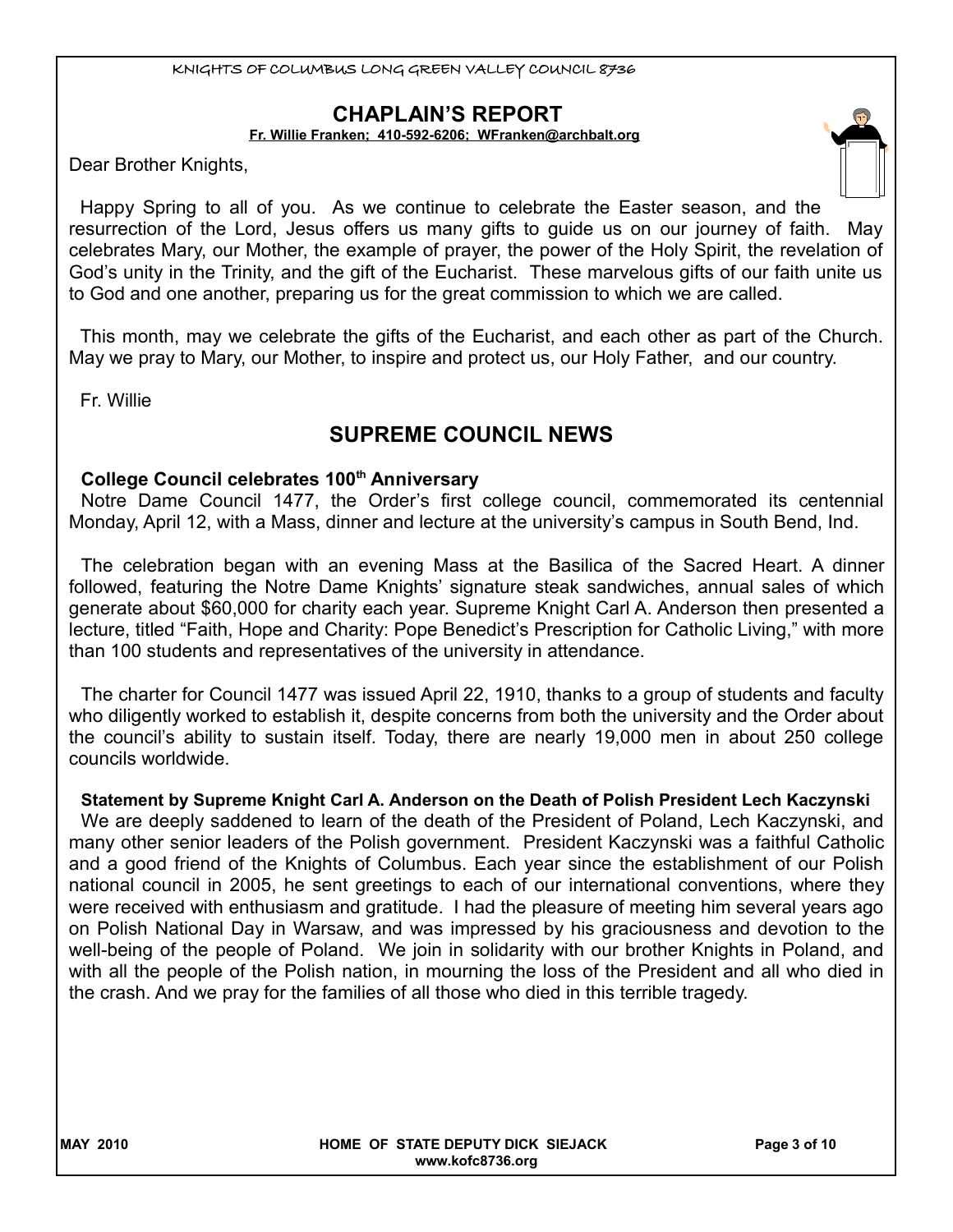# **STATE REPORT**

## **Food for Families**

Thank you to all the councils that submitted the Food for Families report form. We have met our goal and continue to receive reports. The reporting period was extended through the month of March but the state council urges you to support your local food banks and local soup kitchens regularly. I believe by the end of March we will have surpassed our goal by at least 10 councils. Once we determine our final count I will report on the number of councils and how much money the state council received from Supreme for each



diocese based on our efforts. If you did submit a report then the "Food for Families" report will fulfill all the requirements for your four Community Activity requirements for the Columbian Award. On the Columbian Award application in the Community section, write "See the Food for Families Report".

## **Ultrasound Machine**

The Maryland State Council is embarking on a major fund raiser to purchase an "Ultrasound Machine" to save innocent babies. Supreme Council will partner with the Maryland State Family on this purchase. The Ultrasound Machine costs approximately \$50,000 and Supreme Council will pay up to 50% or \$25,000. The donations will come from our Members, Councils, Assemblies, Chapters, Squires, Ladies Auxiliaries and Others. There are 32 Districts, 150 active councils and 26,775 plus members and families. Through your prayers and donations, and with Our Lady of Guadalupe's intercession, we can and will be able to raise the necessary funds to do this program within the next 2-3 months. We have identified a pregnancy center in Southern Maryland that meets the necessary qualifications on this life saving program and who is in dire need of an Ultrasound Machine. More information has been provided to your Grand Knight. Please pray for the success of this Culture of Life Program and we sincerely ask for your monetary support.

| Every Council a Star Council |            | numbers as of $3/15/2010$ |                |                  |
|------------------------------|------------|---------------------------|----------------|------------------|
| Council No                   | <b>New</b> | Dropped                   | Net Membership | Net<br>Insurance |
|                              | Members    | Members                   | Increase       | Increase         |
| 8736                         |            |                           |                | 5*               |
| 9815                         |            |                           |                | $3*$             |
| 10100                        |            |                           |                |                  |
| 11372                        |            |                           |                | $6*$             |
| <b>District Total</b>        | 23         |                           | 26/86%         | 14/127%          |

# **DISTRICT DEPUTY MESSAGE**

Star District Goals 30 New Members; 11 Insurance Members \* Meets Quota

Please take note of the membership numbers above. While they are not yet reflected on the Supreme website they do reflect the numbers after the 1<sup>st</sup> degree on April 19<sup>th</sup>. This means that the District needs 4 new members to make Star District. 3 out of the 4 councils are within reach of Star Council if they give it one last push. Long Green & Fr Wolfe Councils have assured me that if members are recruited they will hold degrees. The only thing they need is for YOU TO BRING IN A NEW MEMBER.

Last year we barely made our insurance goal this year with your help and the help of our council Fraternal Benefits Advisers we have already exceeded our goal. For those of you who have not taken advantage of the benefits offered I strongly urge you to contact your council Benefits Advisors to see the many things available to you and your family as a Knight.

Well we are now coming to the end of this fraternal year and I want to start by congratulating and thanking

| <b>MAY 2010</b> | HOME OF STATE DEPUTY DICK SIEJACK<br>www.kofc8736.org | Page 4 of 10 |
|-----------------|-------------------------------------------------------|--------------|
|                 |                                                       |              |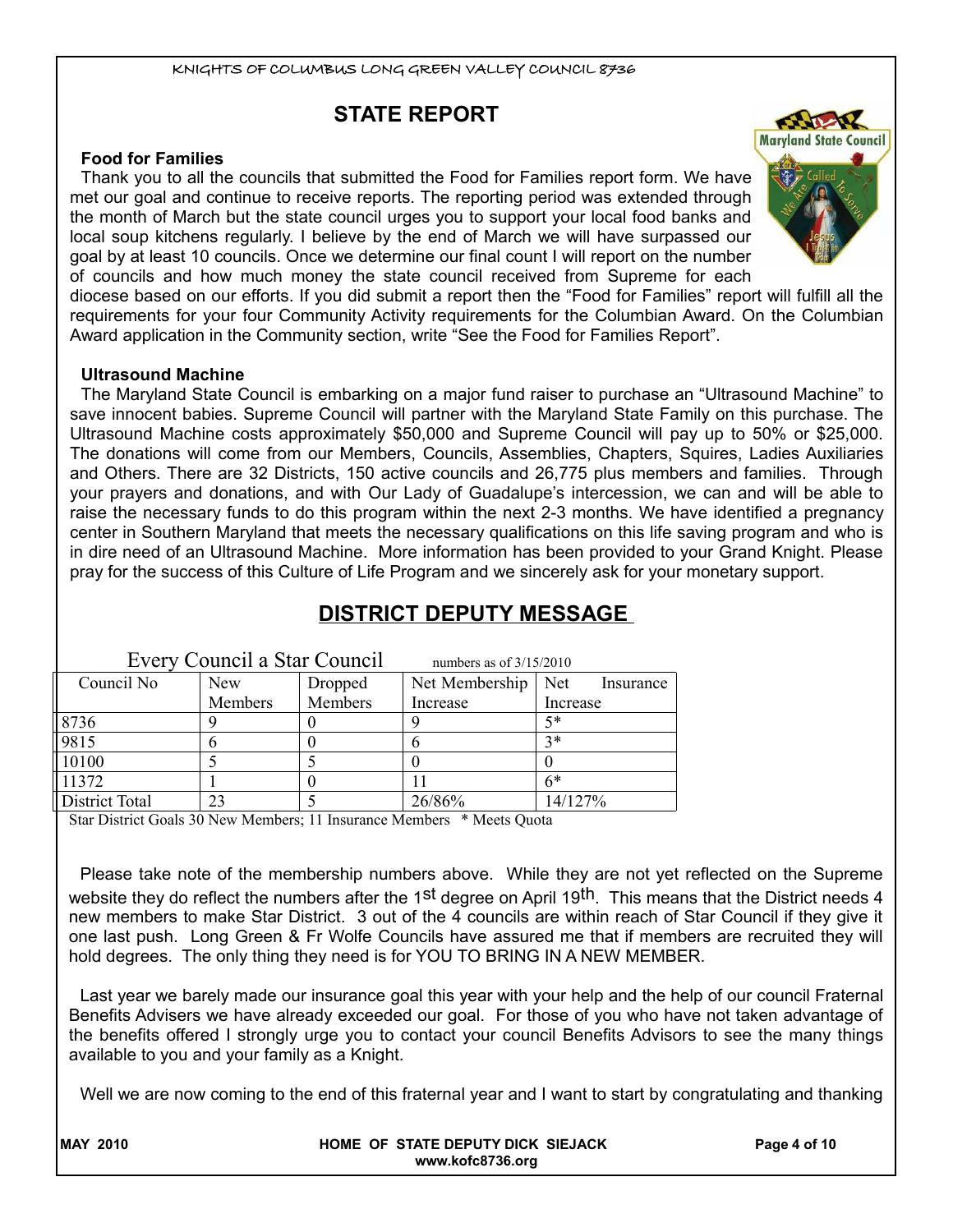all the Grand Knights, Council officers, Chairman, members and Ladies who contributed to their council's success during this year. During my last 2 years as your District Deputy it has been my honor to serve the dedicated men & women of this district. They say time goes by fast when you are having fun and the last 2 years flew by.

On a Program note don't forget the District Horseshoe Tournament and Family picnic on May 2<sup>nd</sup> at Eden Mills Park from 12PM to 6 PM. Also if you are going to the Convention at Ocean City come cheer your GK on at the GK Olympics on Friday Afternoon at 2PM on the Atrium. It should be a lot of laughs. If we win we are going to donate our prize to the Ultrasound machine purchase for a Pregnancy center.

Brian O'Connor District Deputy

# **Baltimore Chapter of Grand Knights News**

The next meeting of the Baltimore Chapter of Grand Knights will take place on Thursday May 13, 2010 at Notre Dame Council #2901. The meeting begins at 8:00 PM. The Council home is at 201 Homeland Avenue, in Baltimore.

## **Spring/Summer Children's Picnic**

The Baltimore Chapter will be holding our annual spring/summer picnic for the children of Villa Maria and St. Vincent de Paul and the adults of Gallagher Center. The picnic will take place on Saturday June 5, 2010 on the grounds of Villa Maria. We have a group of games and rides as well as refreshments and we need your help to work these activities. Our efforts begin early – about 8:30 AM and we finish up and clean up by 3:00 PM at the latest. If you can help us for the day, please contact Mike Sallese at 443-852-1442 or by e-mail at [msallese11@verizon.net.](mailto:msallese11@verizon.net) Once we have everyone's name, we will send out letters explaining what activity you will be working on. We look forward to and appreciate your help.

## **Chapter Elections**

The Baltimore Chapter of Grand Knights will be holding election of Officers on Thursday June 10, 2010 at Cardinal Gibbons Council home in Fullerton. We are currently accepting nominations for officer positions. These are: President, Vice President, Secretary, Treasurer and Marshal. Each term of office is for one year. The nominating committee consists of Mike Sallese, Andy Bauer and Greg Christ. If you are interested in running for office, please send an e-mail to Mike Sallese [\(msallese11@verizon.net\)](mailto:msallese11@verizon.net) naming the office you wish to run for and the name of the Brother Knight who will be making your nominating speech.

## **FOURTH DEGREE NEWS**

## Archbishop John Carroll Assembly 2378; Faithful Navigator Leonard Windsor

At the time of writing this message, we are preparing to attend the fourth degree Exemplification in Frederick. Next month we will report on the results. Our May meeting will be held at Fr. Wolf Council. The council home is at St. Francis De Sales Church, 1450 Abingdon Rd., Abingdon, MD 21009. At 8:00 PM.



| <b>MAY 2010</b> | HOME OF STATE DEPUTY DICK SIEJACK<br>www.kofc8736.org | Page 5 of 10 |
|-----------------|-------------------------------------------------------|--------------|
|                 |                                                       |              |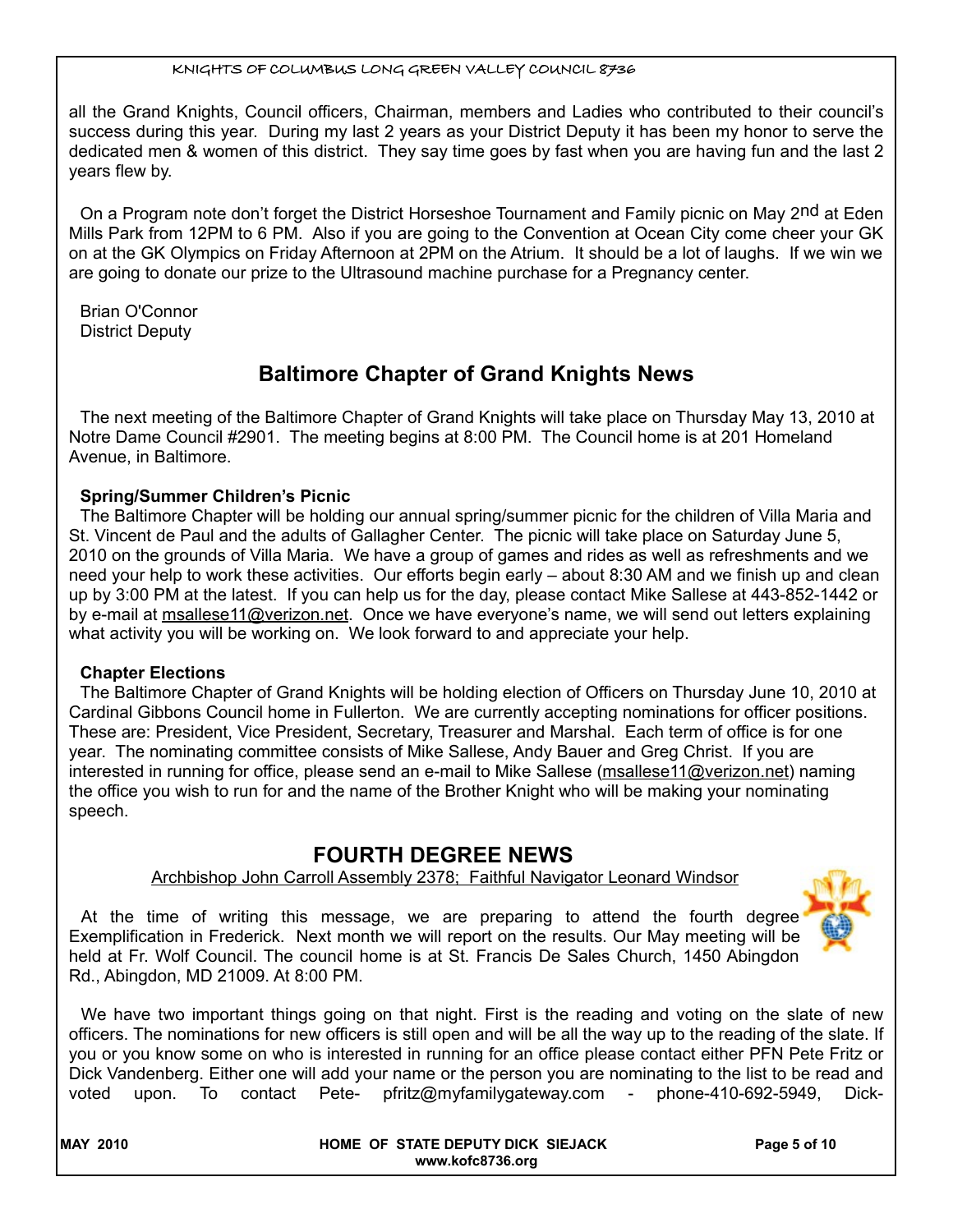rvande@comcast.net. Sorry I have no phone # for him. If you know some one interested but does not have E-mail please pass this information on to them.

Second It will be our shrimp night. Our Captain Mike Novak stepped up to chair this event. But he needs your help to make it a successful one. He needs a good head count to order the shrimp. If you are coming and plan on eating shrimp the cost will be \$13 please contact Mike at soon as possible. You can contact him at : E-mail - J.M.Novak@comcast.net or Phone - 410-515-6867. If you are not eating shrimp other refreshments will be available free of charge. And the 50/50 will still be drawn.

To our Friar and associate Friars: this event is free to all of you. Please just contact Mike for the head count. If any of you would like to attend but are in need of assistance to get there please let Mike know this and arrangements will be made to get you there.

Again gentleman I ask you to please pass this information on at your Council Meetings. There may be SK's there with no computer access. And they would be thankful for the information. Gentleman I thank you in advance for your cooperation with this event. I hope to see a lot of our new SK's there along with a lot of old SK's who we have not seen for a while. If there is any SK in need of a ride to this meeting night please contact a Sir Knight from you council and they possibly can assist you with this.

Looking forward to seeing everyone at the May meeting.

## **MEMBERSHIP CHAIRMAN**

## **Jim Schmidt, Sr, PGK; 410-592-8891; snstrngjim@msn.com**

On Friday April 23 Rd. the council conducted interviews of proposed Members that resulted from the recent Ministry Fair.. We were to have 7 new candidates but 4 could make the date we set up for interviews. The others will come another day. Those interviewed are: Michael Bathon, Dean Mazoni, Gregory Sibiski, and John Canoles.

 The council will do a First Degree in June 8th. If you know of a Catholic man who may be interested in joining, now is the time.



## **CHURCH ACTIVITIES**

 **Randy Keiser; [mostincorporated@yahoo.com](mailto:mostincorporated@yahoo.com) 410-491-6407**

St. Johns Church is holding its annual Spring Fling on May 6-8. We operate a beer stand for those nights. We can always use some help with the stand and perhaps elsewhere where our services may be needed.

On May 30<sup>th</sup> we have another 5<sup>th</sup> Sunday mass activity scheduled after the 11:15AM service. It

was decided that we would attend a brunch at a local restaurant such as Josef's or the Mountain Branch. I think we should have reservations for the group. Please contact me as soon as possible if you are interested, so I can make the necessary arrangements.

## **COMMUNITY ACTIVITIES**

Mike Naumann 410-592-4884 mike.n@pioneernetwork.com

Mark your calendars for the June Community Blood Drive. It will be held on Saturday, June 5th from 7AM to 1PM @St. John The Evangelist Parish Hall.

This is an opportunity to participate in an activity, and help the community. It will only take an hour or so of

| <b>MAY 2010</b> |
|-----------------|
|                 |

**HOME OF STATE DEPUTY DICK SIEJACK Page 6 of 10 www.kofc8736.org**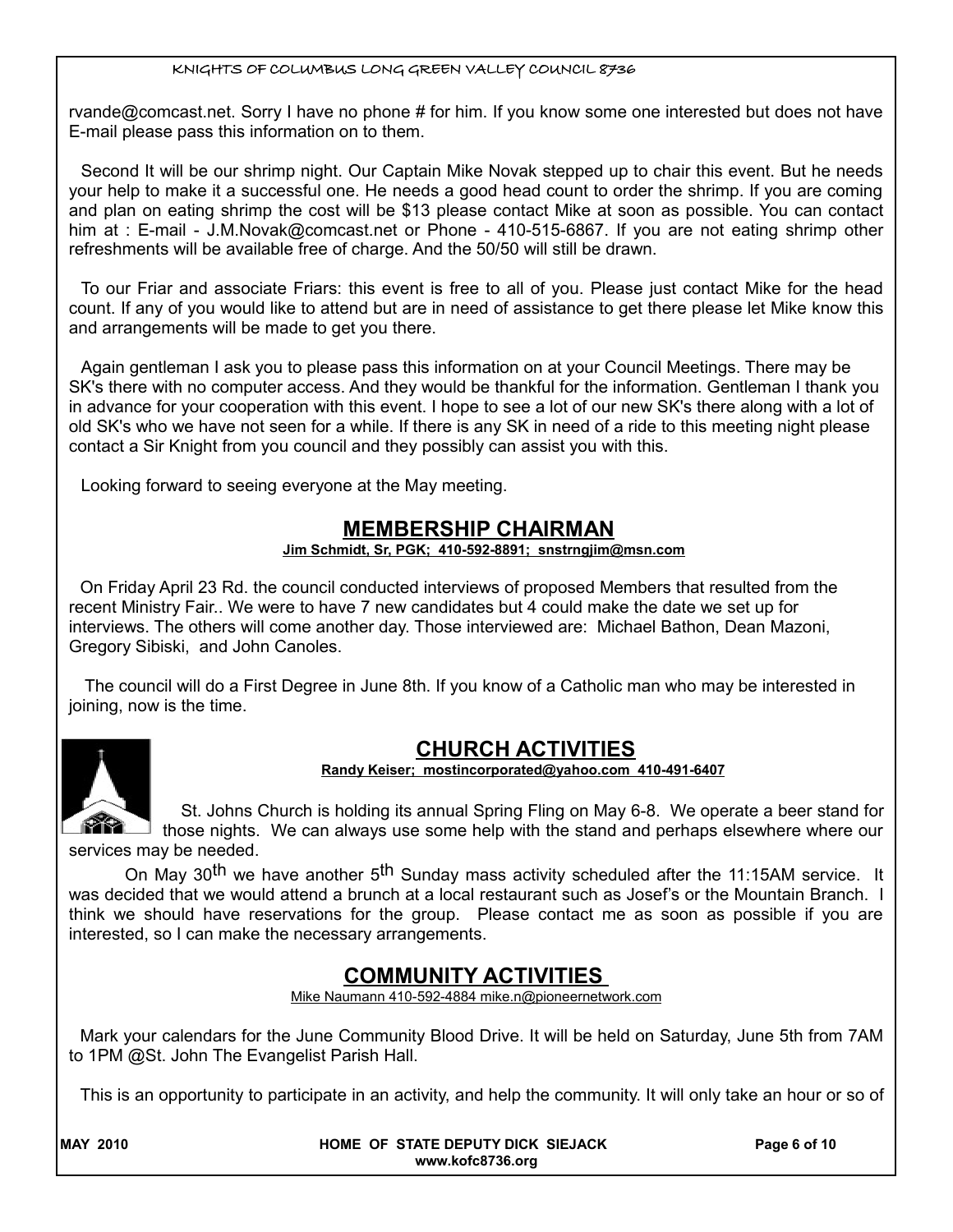your time and is one of the most important activities you could take part in. Your wife, family, neighbors and any children at least 18 years old are encouraged to give. We will also be looking for help with the set up and registration.

Blood Drive chairman Ray Dietz is striving for 100 donors. Spread the word. Any questions kindly call Ray Dietz @ 410-790-7484 or email craytrek@comcast.net

# **COUNCIL ACTIVITIES Council Elections**

The election of Council Officers for the 2010-2011 fraternal year will take place at the second meeting in May. Nominations are now being accepted by the **Nominating Committee.** Any third degree member in good standing is eligible to run for any office. If you are interested in running for an office or would like additional information on the various responsibilities and duties of an elected office, please feel free to contact any member of the Nomination Committee:

James Schmidt, Sr. PGK 410-592-8891 snstrngjim@msn.com James Schmidt, Jr. PGK 410-817-4691 jmtrn@aol.com Chuck Bogdanowicz, PGK 410-592-5913 [chuckbog@msn.com](mailto:chuckbog@msn.com)

# **FAMILY ACTIVITIES**

We are still looking for any ideas you might have for a family activity. Meanwhile if you have not yet done it, mark your calendars for the annual crab/picnic being held on August 1 at the 4 H camp near Rock State Park.

## **PRO LIFE**

## **Ed Gibbons PGibb1@aol.com 410-592-2750**

Continuing its support of the St. Johns Parish Respect Life committee, the Council's Pro-Life couple met with the Committee on April 19 at its regular monthly meeting. Copies of the 303 signatures supporting the use of Ultrasound machines in pre-natal clinics in Maryland were obtained by the Council from Maryland Right to Life and given to Nancy urke, President of the Respect Life Committee, to be used in compiling a mailing list.

The Council also assisted the Respect Life Committee at the Parish Ministry Fair on Saturday, April 17, meeting with parishioners as they came to the Respect Life table in the narthex of the church after the 5PM Mass.

# **LECTURER'S REPORT**

## **Joe Wenderoth, (410) 491-5918, email lecturer@kofc8736.org**

The April Lecturer program was devoted to showing images scanned from photographs and documents that have been collected to review the rich history of Long Green Valley Council. Charter members were invited to join us to celebrate 25 years as a Council and to reminisce when looking at the images. The images were shown by computer slide shows. As always, please advise me of any requests that you may have for Lecturer Programs.

We have several Lecturer programs queued up for May and beyond, depending on the equipment that is available. These include a web site demonstration, free email instructions, bee keeping, state convention review and more.

Last puzzle answer to the Salty Language question is "**barnacle, manacle, pinnacle and tabernacle**". I asked that you find 4 common words in the English Language that contain the letters NACL in that order. NACL is the chemical designation for salt. Frequent winners John and Grace Mayni claimed the prize. I apologize that the email link was

| <b>MAY 2010</b> | HOME OF STATE DEPUTY DICK SIEJACK | Page 7 of 10 |
|-----------------|-----------------------------------|--------------|
|                 | www.kofc8736.org                  |              |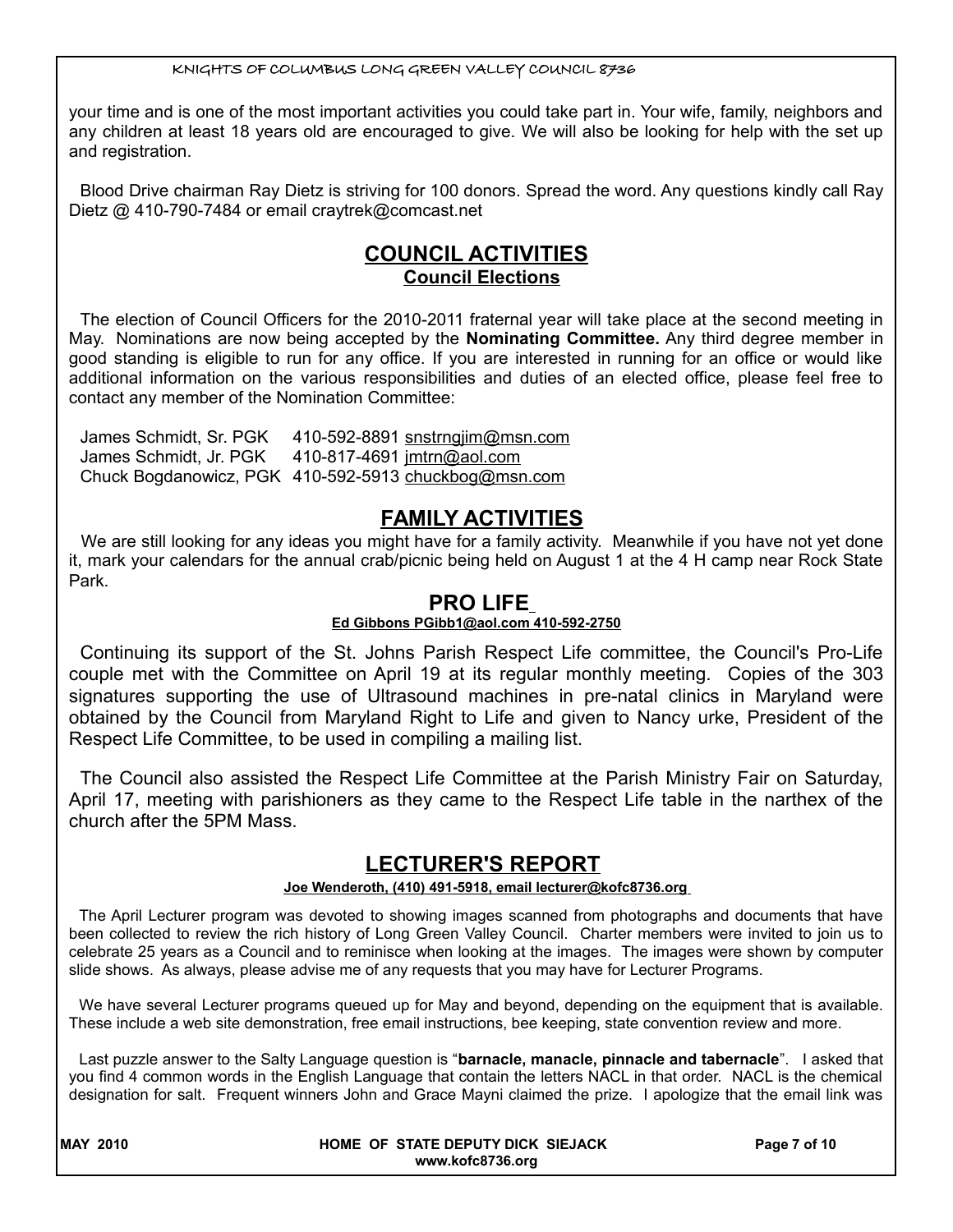not working.

The puzzle for May follows. You can email (preferred) or snail mail answers to the Lecturer. The Knight's Ladies are also invited to compete as usual this month. The Knight's Ladies responses have been lagging badly.

**May Puzzle.** Animal Head – What animal's name beginning with the letter F, becomes the name of another animal if you drop the first letter?

Good Luck.

## CHANCELLOR'S REPORT

#### **Bob McGraw, Work 410-887-1828, Cell/Text 443-299-7732, E-mail rsmcgraw@verizon.net**

Feel free to contact me if you know of any brother or family member that is in need of prayers.

Please continue to pray for the following:

#### **Brothers:**

George Thuman Jr. Pop Stritzinger John Robinson Gene Messenger Kevin Krivacsy (former member of the council) John Stansfield Ted Burns

#### **Relations:**

Mary Weber, Wife of Brother Paul Weber Tori Robinson, Wife of Brother John Robinson Carolyn Thuman, Wife of Brother George Thuman William Snowden, Brother in Law of Brother Charles Valle Mary Renshaw, Wife of Brother Robert Renshaw Gertrude Gibson, Mother of Brother Sam Gibson Stanley Gibson, Brother of Brother Sam Gibson Catherine Lanham, Daughter of Brother Jason Lanham Kathy Gutberlet, Wife of Brother Matt Gutberlet Phyliss Rowan, Wife of Brother Thomas Rowan Robert Rowan, Brother of Brother Thomas Rowan Doris Duncan, Mother in Law of Brother Thomas Rowan

*NOTE: We have no system of routinely identifying those people whose health has improved to the point that they no longer need to be on the prayer list. Consequently, at the end of each quarter, we will delete all names that have been on the list for three or more months. Anyone with a request should contact the Chancellor, Bob McGraw, at either of the above addresses and they will be listed/reinstated on the prayer list.*

## **MAY BIRTHDAYS**

| John Robinson      |    | Don Temple             | 3  |
|--------------------|----|------------------------|----|
| Ed Marciniak       | 4  | Denis Biscoe           | 5  |
| Jim Schmidt, Jr.   | 5  | Chris Rossi            |    |
| <b>Gary Bowers</b> | 9  | Pete Stankoski         | 9  |
| Frank Huebler      | 12 | Bob Elliott, Jr.       | 17 |
| Bill Vogt          | 17 | <b>Bill Buckingham</b> | 19 |
| Glenn Dodson       | 20 | Ken Pellatiro          | 22 |
| Bob Infussi        | 25 | Jamie Palmisano        | 26 |
| Ed Dalton 28       |    |                        |    |

| <b>MAY 2010</b> | HOME OF STATE DEPUTY DICK SIEJACK | Page 8 of 10 |
|-----------------|-----------------------------------|--------------|
|                 | www.kofc8736.org                  |              |

**www.kofc8736.org**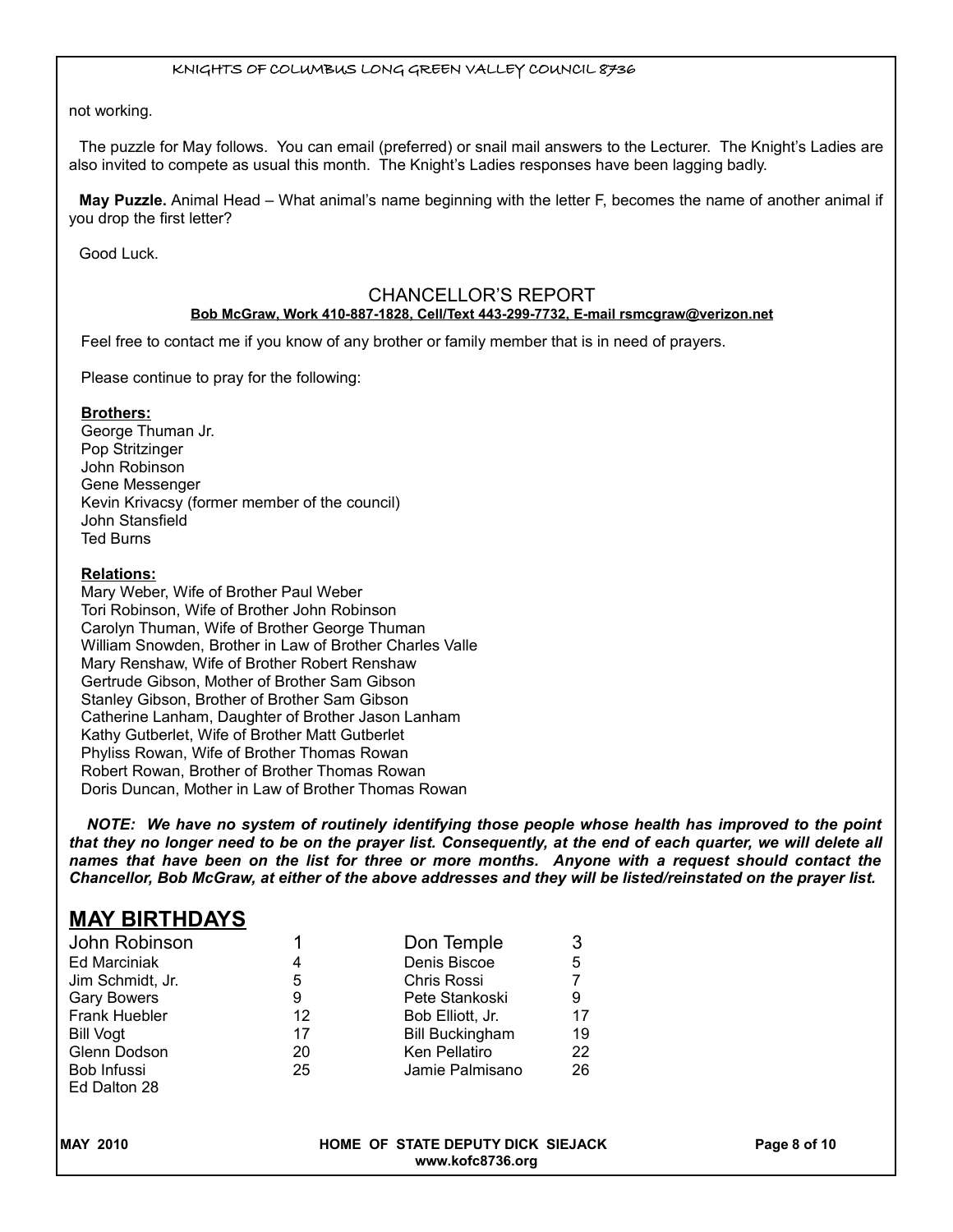## **DATES TO REMEMBER**

| <b>DATE</b> | <b>DAY</b> | <b>TIME</b> | <b>ACTIVITY</b>                           | <b>LOCATION</b>         |
|-------------|------------|-------------|-------------------------------------------|-------------------------|
|             |            |             | <b>MAY</b>                                |                         |
| 04          | Tues.      | 07:00 PM    | Knights' Ladies Meeting                   | <b>Council Home</b>     |
| 05          | Wed.       | 07:00 PM    | <b>Officers Meeting</b>                   | <b>Council Home</b>     |
| 06/08       | Thurs./Fri |             | <b>Spring Fling</b>                       | St. Johns Church        |
| 09          | Sun        | All Masses  | Mary Gold project                         | St. Johns Church        |
| 11          | Tues.      | 08:00 PM    | <b>Business Meeting</b>                   | <b>Council Home</b>     |
| 13/16       | Thrs./Sun  |             | <b>State Covention</b>                    | Ocean City              |
| 13          | Thurs.     | 07:00 PM    | <b>BCGK Meeting</b>                       | <b>Columbus Gardens</b> |
| 20          | Thurs.     | 08:00 PM    | <b>ABJC Meeting</b>                       | <b>LGV Council</b>      |
| 21          | Fri.       | 08:00 PM    | <b>Council Activities Night</b>           | <b>Council Home</b>     |
| 25          | Tues.      | 08:00 PM    | <b>Council Social Meeting</b>             | <b>Council Home</b>     |
|             |            |             | Election of officers                      |                         |
| 26          | Wed.       | 07:05 PM    | Baseball game                             | Candem yard             |
| 30          | Sun.       | 11:15 AM    | 5 <sup>th</sup> Sunday Mass/Brunch        | <b>TBD</b>              |
| 31          | Mon.       |             | <b>MEMORIAL DAY HOLIDAY</b>               |                         |
|             |            |             | <b>JUNE</b>                               |                         |
| 01          | Tues.      | 07:00 PM    | <b>Knights Ladies</b>                     | <b>Council Home</b>     |
| 03          | Thurs.     | 07:00 PM    | <b>Officers Meeting</b>                   | Council Home            |
| 04          | Fri.       | 07:05 PM    | <b>Baseball Game-Boston</b>               | <b>Camden Yards</b>     |
| 05          | Sat.       | 07AM -1 PM  | <b>Blood Drive</b>                        | <b>Parish Hall</b>      |
| 08          | Tues.      | 08:00 PM    | Business Meeting & 1 <sup>st</sup> Degree | <b>Council Home</b>     |
| 10          | Thurs.     | 08:00 PM    | <b>BCGK Meeting</b>                       |                         |
| 11          | Fri.       | 07:05 PM    | <b>Baseball Game-Mets</b>                 | <b>Camden Yards</b>     |
| 17          | Thurs.     | 08:00 PM    | <b>ABJC Meeting</b>                       | <b>LGV Council</b>      |
| 22          | Tues.      | 08:00 PM    | Social Meeting                            | <b>Council Home</b>     |
| 25          | Fri.       | 07:05 PM    | <b>Baseball Game-Washington</b>           | <b>Camden Yards</b>     |

# **BASEBALL GAMES**

We have one game in May and three in June as shown below. Please try to help at some of these games by calling Jim Schmidt at 410 592 8891, Bob Renshaw at 410 592 8406, or sign up at a meeting.

May 26 Wed. Oakland June 4 Fri. Boston June 11 Fri. Mets June 25 Fri. Wachington

All games begin at 7:05PM, but we try to get there earlier.

| <b>MAY 2010</b> | HOME OF STATE DEPUTY DICK SIEJACK<br>www.kofc8736.org | Page 9 of 10 |
|-----------------|-------------------------------------------------------|--------------|
|                 |                                                       |              |